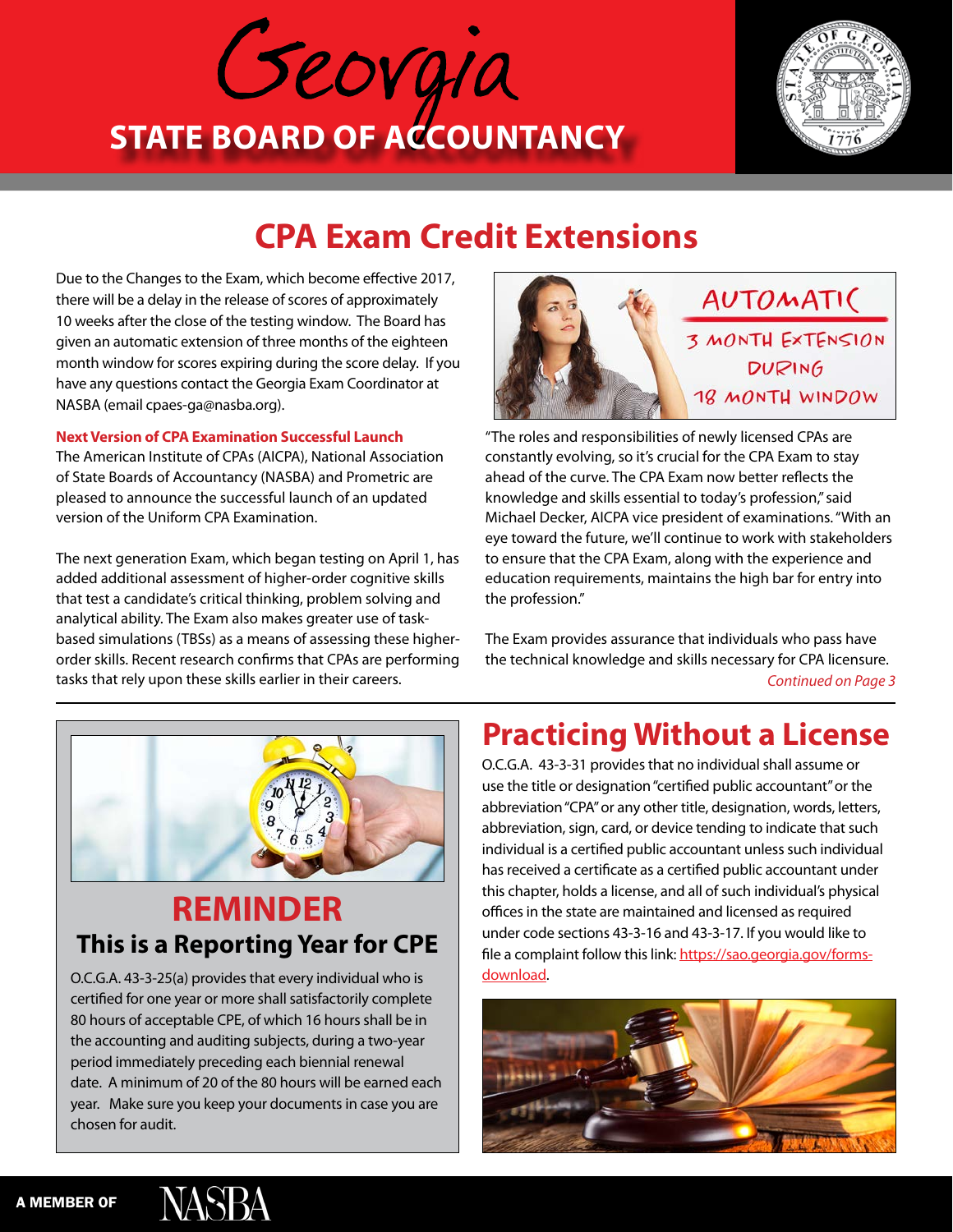





#### **Georgia State Board of Accountancy**

#### **Board Members**

Julian I. Deal, CPA - Chair Clayton J Huffman, CPA - Vice Chair Ashley N. Addison, CPA Charles W. Cole, CPA James P. Martin - Consumer Member Michael E. Mixon, CPA Craig F. Smith, CPA

Executive Director: Paul Ziga, CPA

Georgia State Board of Accountancy 200 Piedmont Avenue SE Suite 1604, West Tower Atlanta, GA 30334

> GSBA@sao.ga.gov (404) 463-0365 [www.sao.georgia.gov/gsba](http://www.sao.georgia.gov/gsba)

| CPA Exam Credit Extensions1       |
|-----------------------------------|
|                                   |
|                                   |
| Board Member & Staff Highlights 2 |
|                                   |
|                                   |
|                                   |
| NASBA President's Memo7           |
|                                   |

# **Board Member & Staff Highlights**

#### **Board Chairman Julian I. Deal, CPA**



Julian was born in Bulloch County, Georgia. He is married to Frances G Deal, CPA. They have two children Barry (also a CPA) and Becky (a management accountant). Including himself, his family has six CPA's in Georgia. He was Valedictorian from Portal High School in 1956 and Graduated from Georgia Southern University in 1960. He passed the CPA exam in 1966. Certificate number 1724. He began his CPA career in 1963

at Haskins & Sells, CPAs in Savannah. He was partner in Turner, Dabbs & Deal later, Dabbs, Deal, Hickman & Hill, CPAs from 1969 to 1985. He was a staff sergeant in the Georgia Army National Guard from 1956 to 1962. He served as president of the GSCPAs for the 1986- 87 year. He was appointed to the State Board of Accountancy in 2011 and has served as chairman in 2014 to 2017. He has served on various committees on NASBA, AICPA and the GSCPA. He was inducted into the Georgia Southern University Athletics Hall of Fame in 2012.

#### **Staff Member Paul Ziga, CPA, Executive Director**



As the youngest of 5 kids raised by a single mom in Clearwater, Florida, Paul came to Atlanta nearly 40 years ago to attend college and never went back. Paul is a graduate of Emory University (B.A. in Psychology) and Georgia State University (MBA in accounting). He started his career at KPMG Peat Marwick and met his wife on his final audit. The next 27 years were spent in Financial Management in Corporate Atlanta where he

became an expert in SEC Reporting and later Financial Reporting with Verizon Wireless. The Board is his first foray into the government arena and he has found it to be challenging and fulfilling. Paul and his wife have 2 grown children, Taylor an anesthesiologist resident in Seattle and Clayton a film production assistant in Atlanta, and 2 toy yorkies "Cornbread" & "Fritter" that redefine cute. Paul also notes "there are 2 CPAs in the entire USA with the last name Ziga and the other one is my first cousin in Ohio!"

### **Important Reminders for the Months Ahead**

#### **Individual CPA Licenses Expire December 31, 2017.**

Please note that the renewal window will open on or around October 1, 2017. It will be an online process with instructions posted on the front page of our website at [www.sao.georgia.](http://www.sao.georgia.gov/gsba) [gov/gsba](http://www.sao.georgia.gov/gsba). In addition, you will also receive a renewal reminder via email from the Board.

**Remember to Complete Your CPE Requirements for the 2016-2017 Reporting Period!**  Board Policy #4 outlines stricter penalties for the current reporting period (see Policies link at [www.sao.georgia.gov/gsba](http://www.sao.georgia.gov/gsba)).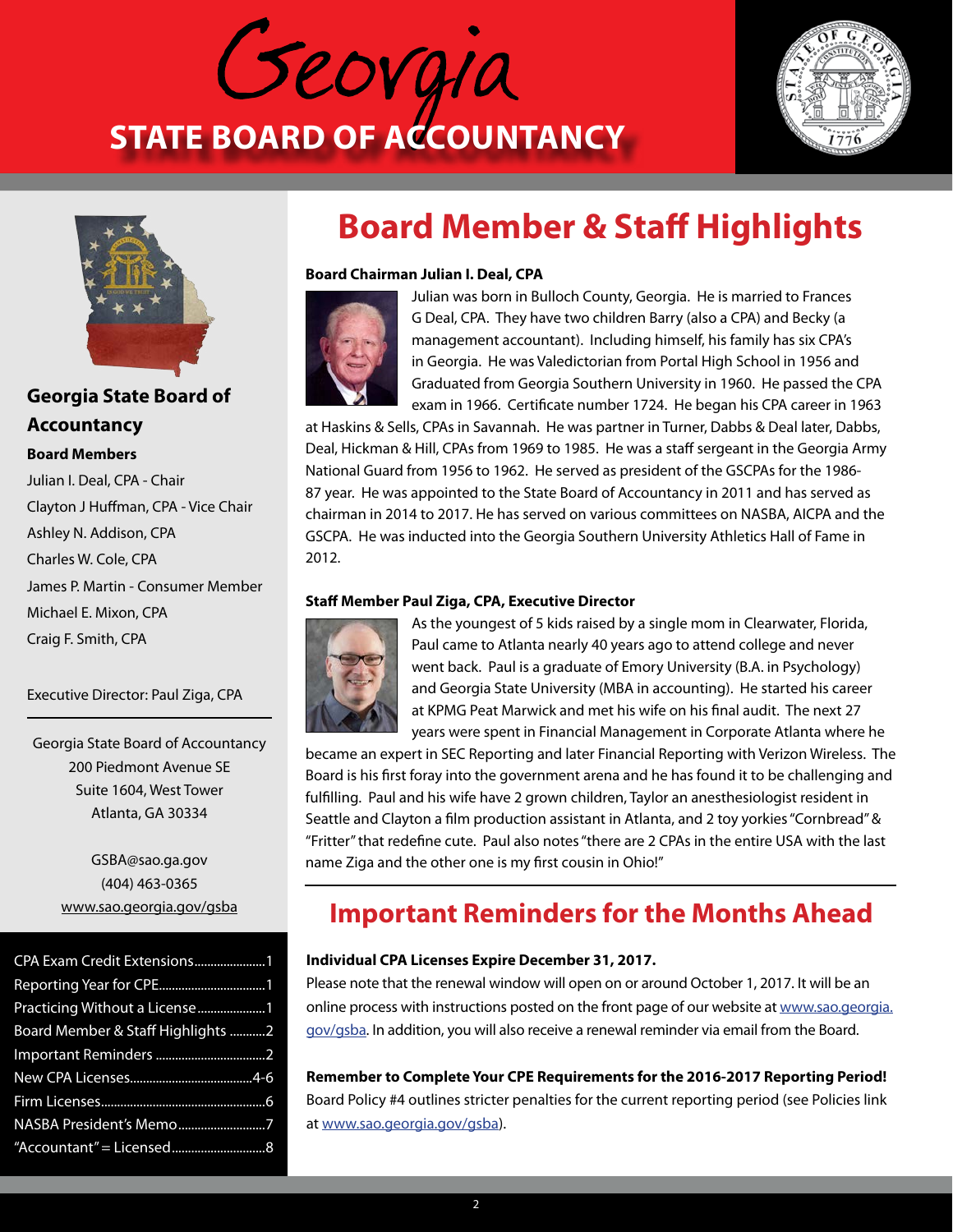



*Effective July 1, 2014, the Georgia State Board of Accountancy was transitioned from operating as a licensing board within the Secretary of State's Professional Licensing Board (PLB) Division to operating as an attached agency of the State Accounting Office.*

*You can reach the GSBA at its new location and via new contact information listed on page 2. All inquiries are important to us and will be addressed as soon as possible.*



### **CPA Exam Credit Extensions (Continued from Page 1)**

The current, relevant, reliable and legally defensible Exam maintains the profession's commitment and mandate of the Boards of Accountancy to protect the public. "The new Exam Blueprints demonstrate the continuous enhancement model of the Uniform CPA Examination," said Colleen Conrad, CPA, NASBA executive vice president and chief operating officer. This strengthens the public protection role of Boards of Accountancy by enhancing the examination portion of the licensing model (education, examination and experience) used to regulate more than 700,000 licensees throughout the U.S.," she continued.

Among the most important changes to the CPA Exam:

- Exam Blueprints containing approximately 600 representative tasks across all four Exam sections are available on the AICPA website. The blueprints have replaced the Content Specification Outline (CSO) and Skill Specification Outline (SSO) as CPA candidates' primary source of the content and skills that they will be tested on. These blueprints are more robust than the CSO and SSO, identifying content knowledge linked directly to representative tasks performed by newly licensed CPAs.
- The Exam remains composed of the four existing sections Auditing and Attestation (AUD), Business Environment and Concepts (BEC), Financial Accounting and Reporting (FAR) and Regulation (REG).
- Any combination of passing Exam sections prior to April 1 and passing Exam sections on or after April 1 (within the 18-month window following passing one section) will count toward licensure.
- Total CPA Exam testing time increased from 14 to 16 hours four sections of four hours each.
- A new, 15-minute standardized break during each section that will not count against a candidate's testing time has been added.

For candidate convenience, the 10-day extension of the testing window introduced in April 2016 will continue in the third and fourth quarters of 2017. The 10-day extension will not be available during the current April/May testing window to allow the AICPA to follow the standard setting process and analyze Exam results to set new passing scores. To provide sufficient time for the process, scores will be released only once following the close of each testing window.

In addition to the changes to the CPA Exam which have already occurred, the AICPA is working on an improved user experience which is expected to launch in 2018. More information on that project will be announced later this year.

Detailed information on the CPA Exam is available online at [www.aicpa.org/cpaexam](http://www.aicpa.org/cpaexam) and <https://nasba.org/exams/the-next-version-of-the-cpa-exam/>.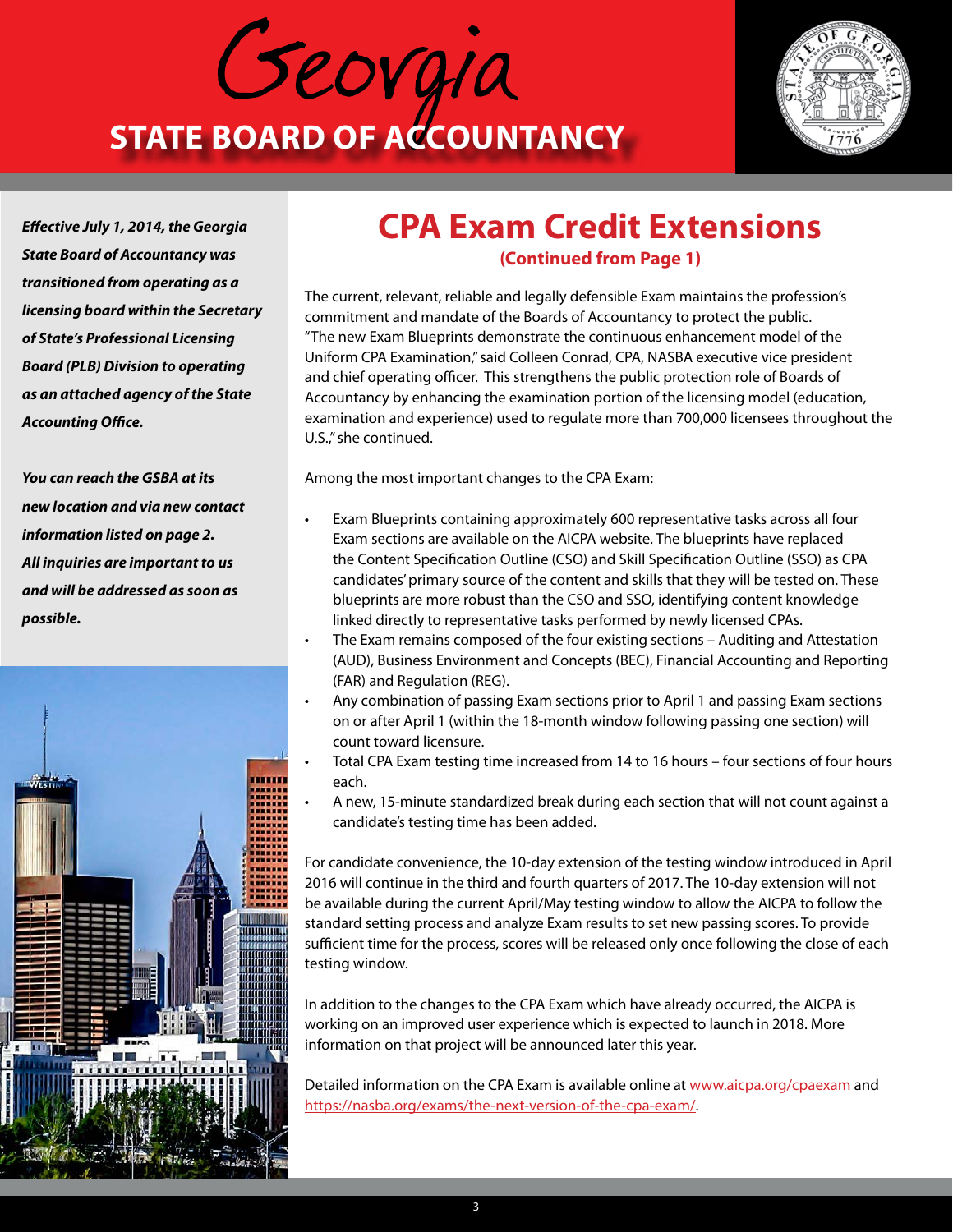



## **New CPA Licenses**

#### *CPA Licenses Issued January 11, 2017 - March 21, 2017*

Adebisi Aiyeola Subi Alex David Alexander Yousef Ali Kacy Allen Valerie Allen Brian Alligood Matthew Allison John Andress Kelvin Anthony Hattie Arnau David Ash Aydin Barnes Shelby Baumgartner Cory Bennett Jonathan Bentley Laura Berry Devendra Bhatt William Blackburn Whitney Blair Michael Blechschmidt Irene Borum Benjamin Braxton Kimberly Breedlove Nicolette Brice William Broach Mavis Brown Margaret Burney Riccardo Calanni Alex Caraballo Adam Carpenter Chelsea Carr Jonathan Carr Joseph Carranza Chelsea Chambers Robert Collingwood Laura Collins Christopher Cone Kenneth Cordell Peter Couture Michael Covington Scott Crane Thomas Crawford Nicole Crescenzi Courtney Daniel Lori Davis

Maria Dewendt Raymond Dickey Xiang Ding Danelle Douglas Holly Dugas Yavette Dunn Logan Ealy Mckenzie Eller Aaron Epp Erli Filto Cassandra Fitzgerald Patrick Flanagan Hany Gaied Ilana Gang Josue Garcia Abigail Gay Michael George Andrew Gerow Mark Gifford Madilene Gilroy John Goodner Katelyn Gottberg Eric Gouthier Lindsay Graham Kristen Griffin Charlene Grosse Marlee Hagan Colby Hairston Colin Hall Jeremy Harris Michael Harvey Alan Hettinger Matthew Hill Robert Hodges Keith Hove Thomas Hurdle Alice Hymson Beniamin Ile Brian Interiano Justin Jackson Jennifer Jameson Kyleigh Johnson Jeffrey Jutras Robin Kambe Alexander Kanaverskis Hillary Kates

Casey Jean Kennedy Andrew Killpack Benjamin Kimble Leah Ko Austin Konst Rajiv Kumar Kyle Kutz Hanbi Lee Kyle Lefler Sarah Leslie Morgan Lester Anson Leung Yating Li Debra Lindaman Jessie Lin-Diaz Megan Lisle David Little Sarah Lowe Kelli Lyde Xueqi Ma Kristen Mahaffey Michael Mangrum Luke Mansour Elizabeth Margedant Jackson Marine Mauricio Marulanda Fyose Massawe Ryan Maxwell Thomas Maxwell Mitchell Mayer Austin Mccallister Sean Mcconnell David Mcdaniel Amy Mclachlan William Merritt Douglas Mims Abbas Mirza Eric Morgan Margaret Morris Nicholas Muratore Marsha Navarre Amanda Oneal Aerrial Orr Rikin Parikh Mary Parker Charles Pearsall

Kathryn Perry Carly Peters Haiyen Pham Chinh Phan Monica Phelps Derek Pixley Samantha Postell Keleigh Prevatte Lin Qi Nancy Quintana Douglas Rand Wilson Reece Jeffrey Reuss Sophia Reyes Joshua Rios James Robinson Andres Sanchez Alexandr Sarntee Evan Schauder Michael Scheper Joshua Schmidt Daniel Schmit Himali Shah Clayton Sharp Justin Shemaria Ruoxin Shen David Siegel Joshua Silverman Russell Sims Thomas Smith Alexander Snyder Doudou Song Justin Spengler Justin Squirewell Meghan Starr Melissa Sully Allek Surratt Carolina Sweeney Brittany Tan Amy Tapley Burlie Taylor Shonte Tepper Susan Theising Caitlin Thomas Veniece Thompson Tierney Tight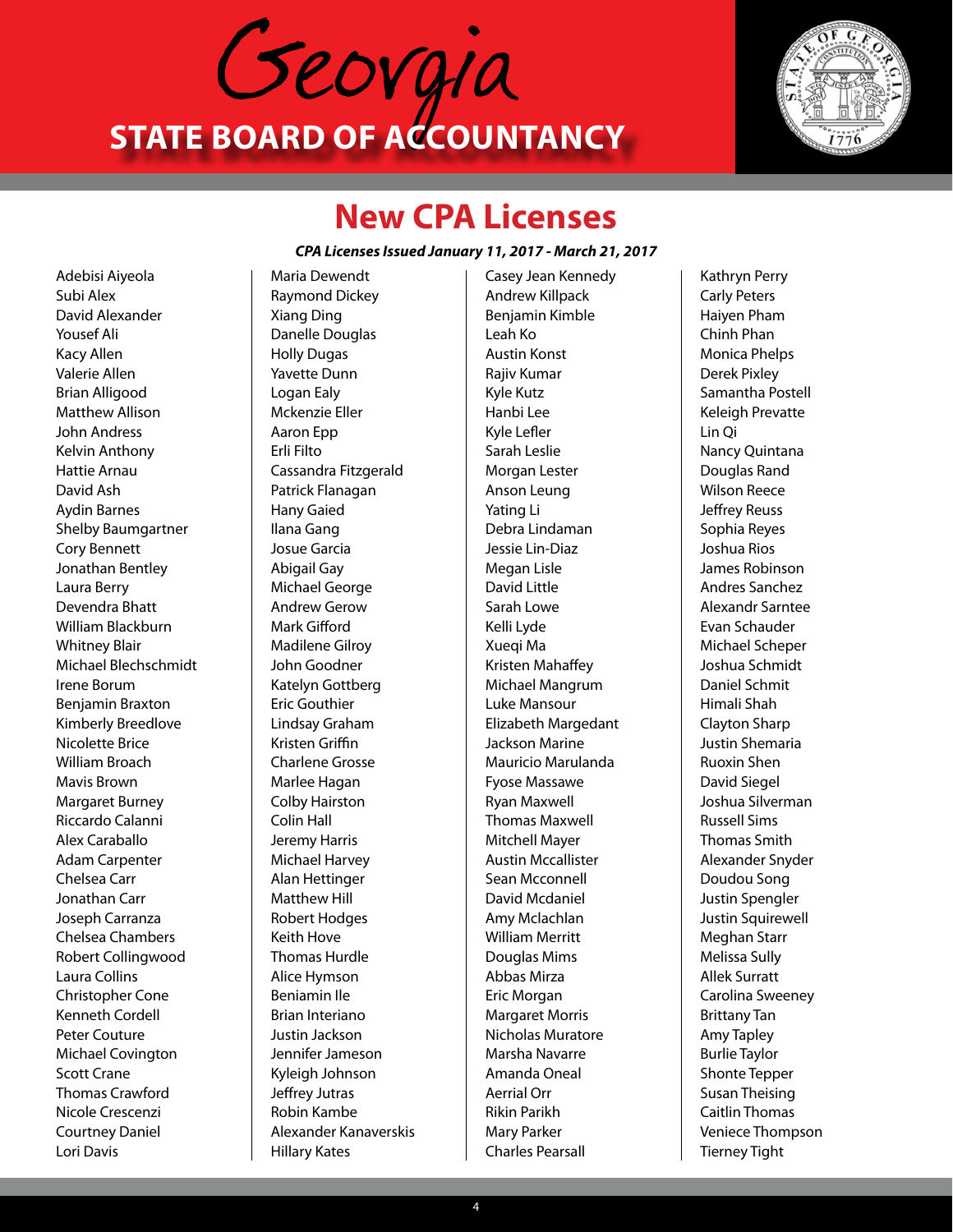



## **New CPA Licenses**

#### *CPA Licenses Issued January 11, 2017 - March 21, 2017 (continued)*

Luke Tindol Raymundo Tinoco Jr Christopher Tomaselli Kaitlin Towe Cami Townsend Tulika Trivedi Phuoc Truong Parker Tuggle

Mohamadou Tunkara Terrence Ussery Dominick Verdi Alvin Vettukattil Ben T Waddill Mary Waldschmidt Jie Wang Xiaobei Wang

- Callie Watkins William Welbon Shantell White Gregory Wicker Rodaina Wiggins Jonas Wilken Christian Williams Robert Willis
- Kimberly Wills Alexander Wright Chan Wu Malumbe Yasa Jeffrey Yelkovich Mi Zhou Ping Zhou Hailun Zhu

## **New CPA Licenses**

#### *CPA Licenses Issued March 22, 2017 - May 16, 2017*

Ansley Adams Jasmine Adams Rachel Allen Delisha Almajdobeh Roger Anderson Katherine Atkinson Austin Barrett Brigid Barry Vadim Bendersky Taylor Bennett Thomas Bennett Saurav Bhandari Maria Bobe-Garcia Christian Bockhop Daniel Bonnette Nataliya Boyko Jennifer Boyles Danielle Brannock Ryan Bridges John Briley William Brown Lauren Bundy Mallory Burks Gang Chen Siyu Chen Kelly Chin Alicia Chumley Arthur Collier Richard Collingwood Kristy Cook Jason Cuda Paul Curtiss

William Daniel Kendall Davern Jordan Davis Sarah Davis Sarah Davis Eric De Oliveira Sarah Du Plessis Blake Dykes Austin Eakins Jackson Eggers Raed Elawar Albert Ernest Andres Escobar Barboza Federico Fabian Fonzar William Flynn Thomas Forrestal Brett Friedman Robert Garcia Joyce Ghu Saba Gill Daniel Goerlich Nancy Gong Margaret Gonzales Stephanie Graves John Gualdoni Junsheng Guo Jennifer Hall Wendinyiide Hallums Andrew Halpern Freddie Harroway Andrew Hedrich Heather Hilton

Lashonda Holland James Husserl Patrick Hutchinson Saejin Hyun Anna Ishii Brian Jaye Kellson Jeffery Naveed Jessani Barron Jones Joseph Jones Adam Joseph Joshua Kautz Melanie Kesler Joo Young Kim Seul Ko Timothy Kochy Ella Koffi Brian Lackey Jingyi Lamoureux Dennis Lee Maryssa Looney Zachary Lore Inessa Loyevska Nathan Lummus Xiaomeng Ma Michael Macho Shawn Mahoney Todd Mcclurkan George Mccord Marcus Mcdowell Nataliia Mclennan Stacy Messer

Ronald Mitschelen Rudo Mlambo Myungah Moon Angeline Myers Toan Nguyen Austin Nicodemus Maximillian Niofi Farida Norris Meaghan Oconnor Mary Overton Nolan Palazola David Pansing Brian Park Kreg Parker Laura Pate Hue Perkins Benjamin Peters Huy Phan Chase Phillips Samantha Phillips Alexander Pierce Kevin Pope Michelle Potter Cindy Prince Samuel Rael Brian Readout Reginald Rhodes Chevonne Rideau Savannah Riley Kashif Royal Daniel Sage Martin San Cristobal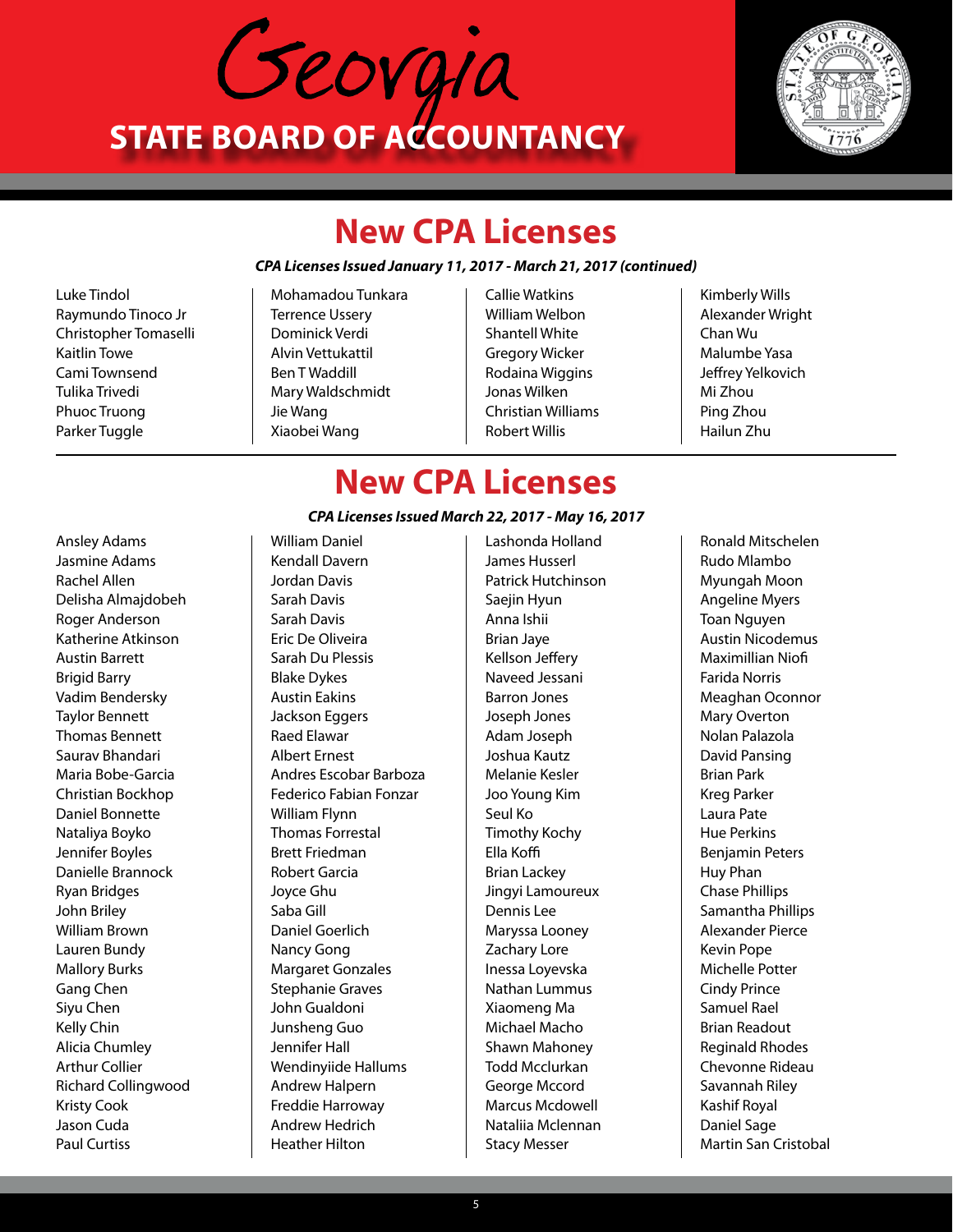



## **New CPA Licenses**

#### *CPA Licenses Issued March 22, 2017 - May 16, 2017 (continued)*

Caleb Sansom Candice Schell Erik Schoenfeld Steven Scudder Tatiana Sentsova Logan Sharrett Lin Shi Jonathan Simpson Daniel Soto-Peinado Ben Suarez

Maoyun Sun Christopher Taylor Christopher Topham Joy Traxler William David Turner Andrew Urena Petya Vasileva Wafae Waber Julia Waldman Juriel Wallace

- Maria Waller-Abner Sisi Wang Linda Waters Morgan White Christopher Wiggins Victoria Wilkinson Michael Williams Gregory Williamson Misty Williamson Samuel Wilson
- Samuel Wiskind Robin Wolfecone Frederick Wolford Iii Paul Yao Ege Yay Carlyle Yealy Phillip York Shawn Zeagler Yunyi Zhang Olena Zviazkina

### **Firm Licenses**

*Firm Licenses Issued January 11, 2017 - March 21, 2017*

Roth & Company, P.C. Paul G. Calvin, CPA, LLC BTR Accountancy LP Leslie Crane Bruder, CPA Integrated Accounting Advisors, LLC Robert Wildes CPA Hiromis CPA, LLC LMB Tax & Accounting Services LLC Emerge CPA Barr Assurance & Advisory, Inc. Mona Golz CPA

### **CPA Exam Performance for Georgia Candidates**



## **Firm Licenses**

*Firm Licenses Issued March 22, 2017 - May 16, 2017*

Mann Weitz & Associates LLC Rosenberg Rich Baker Berman & Company Ken Mallette & Associates PLLC Davis & Hodgdon Associates CPAs PLC DLL CPAS LLC Jim F Stokes, Jr, CPA, PC T Ridenour CPA, LLC Friedman LLP Daffner & Kvernmoe, LLC JH & Associates, LP J.D. Frost & Company, PLLC Attkisson Hongo LLC DeLoach, Wingate & Company Baldwin & Associates, PC

### **2017 Meeting Schedule**

**All meetings are held at 10:00 AM at 200 Piedmont Avenue SE, Suite 1604, West Tower, Atlanta, Georgia 30334-9010, unless otherwise noted.**

> **July 19, 2017 September 20, 2017 November 15, 2017**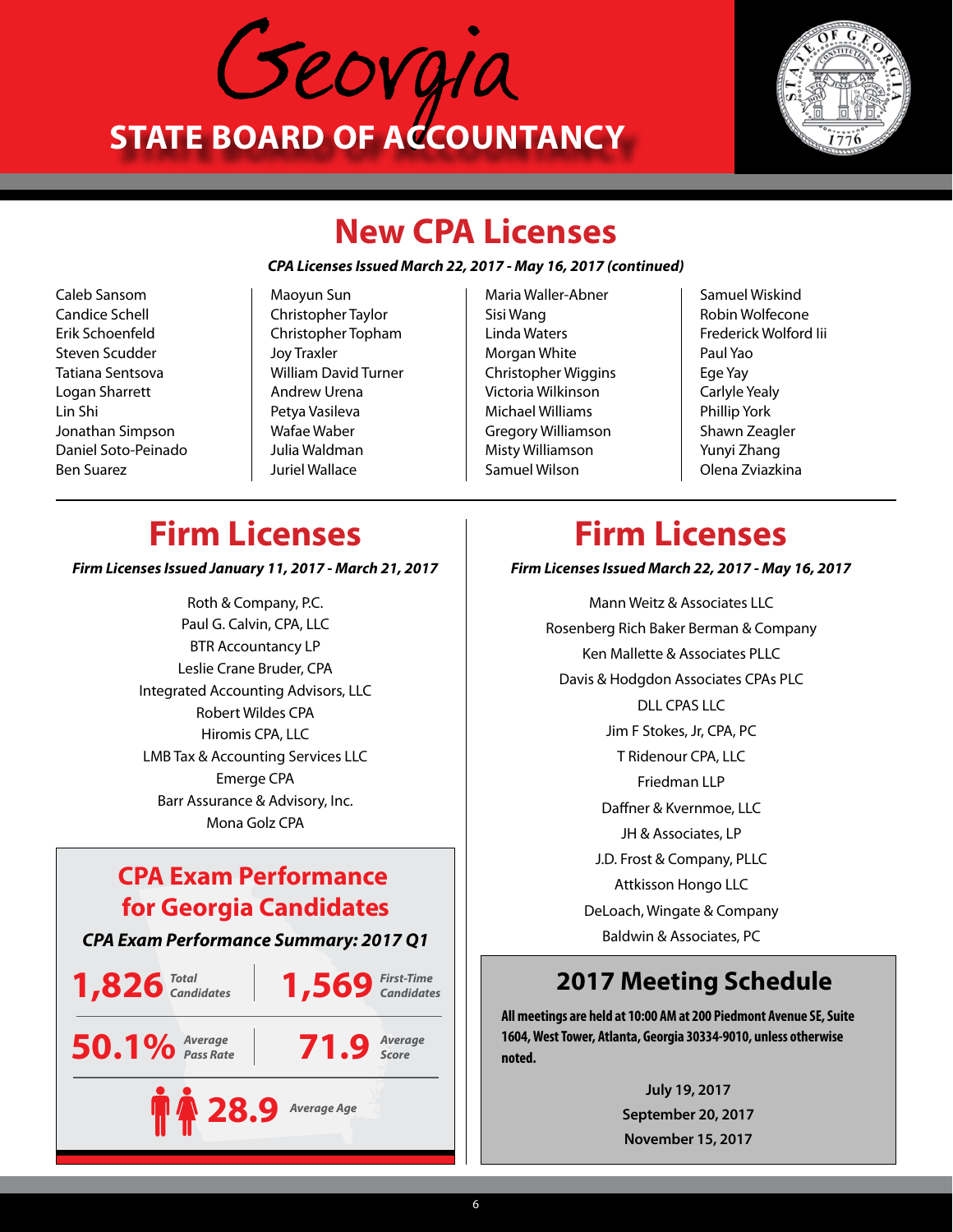



### **The Demise of the Certified Public Accountant** *by Ken Bishop, President & CEO of NASBA*



The demise of the Certified Public Accountant? What? Hopefully the title caught your attention. Before you begin thinking that the NASBA President has gone completely off the ranch, let me assure you that I do not believe that the Certified Public Accountant credential is in harm's way and I certainly don't believe its demise is eminent. In fact, I believe that the U.S. Certified Public Accountant brand is among the world's most

**Ken L. Bishop**

recognized and trusted credentials. So why the *Memo* title?

In the past year, I have been hearing more and more rhetoric about how less students are planning to become Certified Public Accountants, how Certified Public Accounting firms are hiring fewer Certified Public Accountants, how the number of licensed Certified Public Accountants is shrinking, and how the need for Certified Public Accountants in the future will be diminished. Recently I have even heard predictions that future Certified Public Accountants will not be providing tax or advisory services and possibly not even financial audits but will be limited to some new higher level of services. Finally, some have concluded (and possibly hope) that because of the predicted decline of the Certified Public Accountant profession, the State Board of Accountancy regulatory system may no longer be needed.

More worrisome to me is that this negative conversation and these gloomy predictions are not coming from associations that typically advocate for non-Certified Public Accountants, but from those that have historically focused on the value, promotion and protection of the Certified Public Accountant credential, CPA.

I have been thinking about this for a while and decided to bring it into the bright light of day. As I travel around the country, I am hearing from an increasing number of Certified Public Accountants that they are confused, frustrated and angered by what appears to many to be an abandonment and dilution of the value of the Certified Public Accountant credential by those they feel should be supporting them. As I have written previously and stated publicly, I believe that a strong and vital Certified Public Accountant profession is a critical element of public protection. Ignoring or accepting the rhetoric of demise could shake public confidence and dissuade students from seeking to become Certified Public Accountants, which conflicts with the State Boards' duty to protect the public.

As to the naysayers, NASBA's Accountancy Licensee Database gives us the ability to monitor the number of Certified Public Accountants (over 650,000), which is historically high. Accounting programs in colleges and universities are full. Even with the normal disruption of candidate flow that accompanies changes to the licensing examination we continue to see strong numbers of test takers. Firms are hiring accounting graduates in record numbers and are pursuing more qualified candidates who have passed the examination. We will have to compete with other professions for candidates in the smaller current generation; however, if we refrain from buying into potentially self-fulfilling and damaging

prophecies, the future looks bright.

At last year's Annual Meeting I stated that the accounting profession will change more in the next five years than it has in the last 40 years, and that technology will play an increasing role. I hope I made it clear that this is a positive transition. The need for a technology-savvy accounting profession will be critical in an increasingly complex world of electronic commerce, Bitcoin and Block Chain. We should be considering and discussing how education, experience and the licensing examination need to keep pace with the changing accounting environment. It is critical that we are sending the right signals by communicating that there are great opportunities for current and future Certified Public Accountants, rather than forecasting the profession's demise. I recently heard Dr. Miklos Vasarhelyi, Director of the Rutgers Accounting Research Center and an expert on data analytics, tell a story about how a student of his asked if because of technology and the use of data analytics, should he be worried about becoming a Certified Public Accountant. Dr. Vasarhelyi responded that "the opportunities have never been greater." In fact, a whole new type of student may seek the profession because of the technological opportunities.

As my old Grampa Wilson used to say, I hope this *Memo* "knocks the bubble off center," and that it provokes some thought and conversations. I have purposely used "Certified Public Accountant," rather than "CPA" throughout the *Memo*. This is for clarity. It seems that some organizations are now purposely removing the term "Certified Public Accountant" from their titles, business cards, PowerPoint presentations and published materials, and replacing it with other words that use the same acronym. There is irony in seeing accountants in other countries move to use the acronym CPA because of the brand's established value in the global financial marketplace at the same time we hear folks questioning its future relevance.

As most of you know, I am not a Certified Public Accountant, but an old cop. However, I could not be prouder of the Certified Public Accountant profession that does so much to ensure the financial integrity of the U.S. I hope you also know that I am not a "bomb thrower" and I am very cautious about implying criticism of others, particularly our friends. But, as I hear the crescendo of concerns being raised by State Board members, societies, firms and others, I feel compelled to opine….and as an old cop, I cannot help wondering what the motive is for those who seem to be forecasting the demise of this honored credential and who no longer proudly display "Certified Public Accountant."

*Semper ad meliora (Always toward better things).*

en L.Be

*Ken L. Bishop NASBA President & CEO*